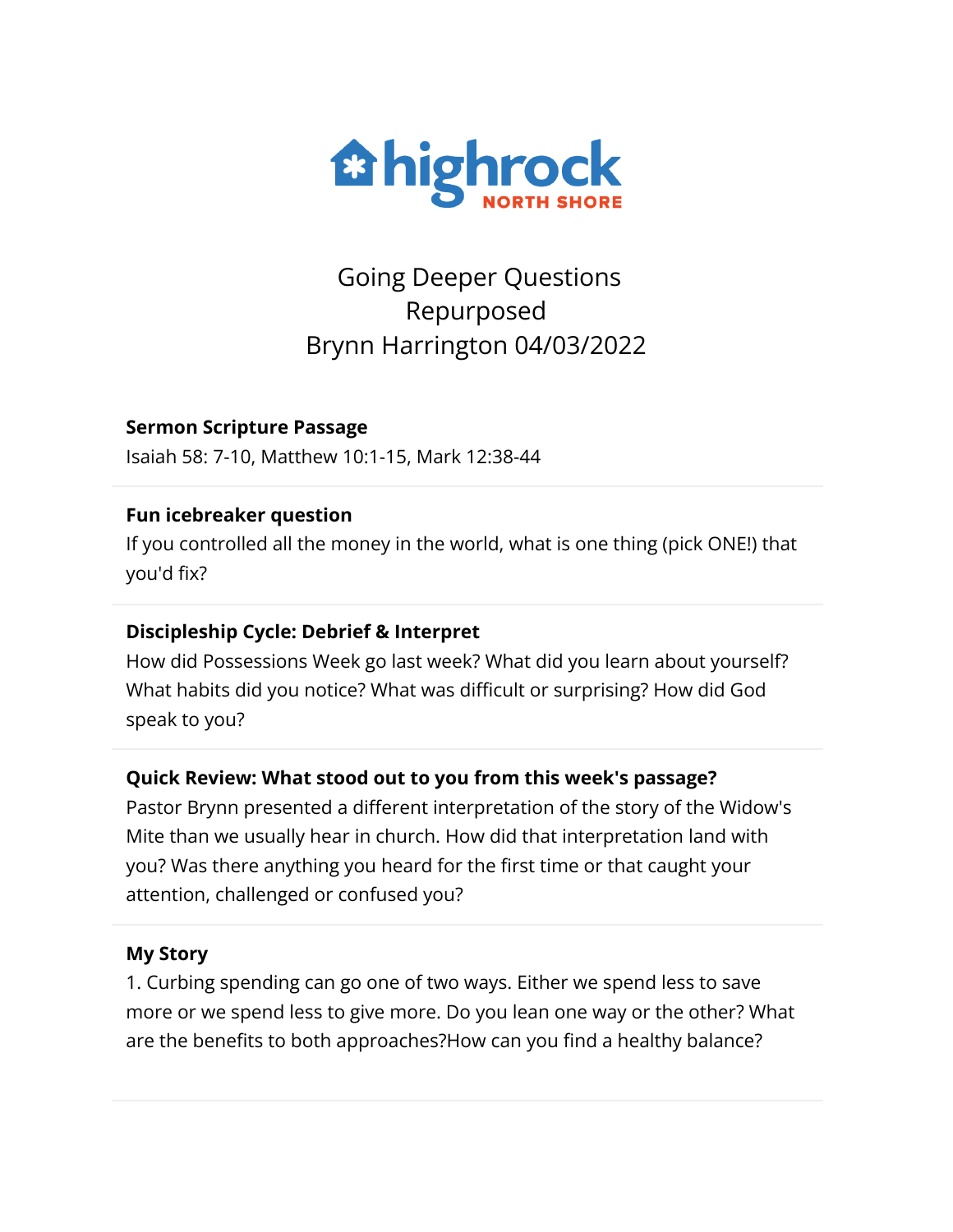2. If someone looked over your credit card or bank statement, what would they say your spending priorities are? Does this assessment accurately reflect your spoken values?

3. How do your spending habits need to change? Has God drawn you to a need or a people group or cause? What could you do differently with your spending to support this effort?

4. Read this short essay from Mark Buchanan:

[https://drive.google.com/file/d/0B3A2rqMHbubVSFZFZGRDMUNjenM/view?us](https://drive.google.com/file/d/0B3A2rqMHbubVSFZFZGRDMUNjenM/view?usp=sharing&resourcekey=0-Aa-7TWW2X9bqpoFhhbBV4Q) [p=sharing&resourcekey=0-Aa-7TWW2X9bqpoFhhbBV4Q](https://drive.google.com/file/d/0B3A2rqMHbubVSFZFZGRDMUNjenM/view?usp=sharing&resourcekey=0-Aa-7TWW2X9bqpoFhhbBV4Q). Agree or disagree? Why?

## **Dive Deeper**

1. Read Mark 12:38-44. What does it mean to "devour widow's houses" in our day and age?

2. What makes it challenging in our day to stand in solidarity with the poor? What keeps us from being generous with what we have?

3. What invitations do we find in Scripture toward generosity? What does God promise us and our world when we are generous?

4. Pastor Brynn mentioned our church's Benevolence Fund. Do we know anyone in the church or on the North Shore who could use some financial assistance? How can our Lifegroup think creativity to support others either through the Benevolence Fund or in other ways? (Please be mindful of gossip and confidentiality here and only answer this question if it feels like a safe and respectful environment to do so!) If you have ideas, reach out to gene@highrocknorthshore.org or brynn@highrocknorthshore.org!

# **Discipleship Cycle: Respond Actively**

Check out the Guidebook for Fasting and Generosity ideas for this week. [https://www.highrocknorthshore.org/sites/default/files/Repurposed-Guideboo](https://www.highrocknorthshore.org/sites/default/files/Repurposed-Guidebook-Lent-2022.pdf) [k-Lent-2022.pdf](https://www.highrocknorthshore.org/sites/default/files/Repurposed-Guidebook-Lent-2022.pdf)